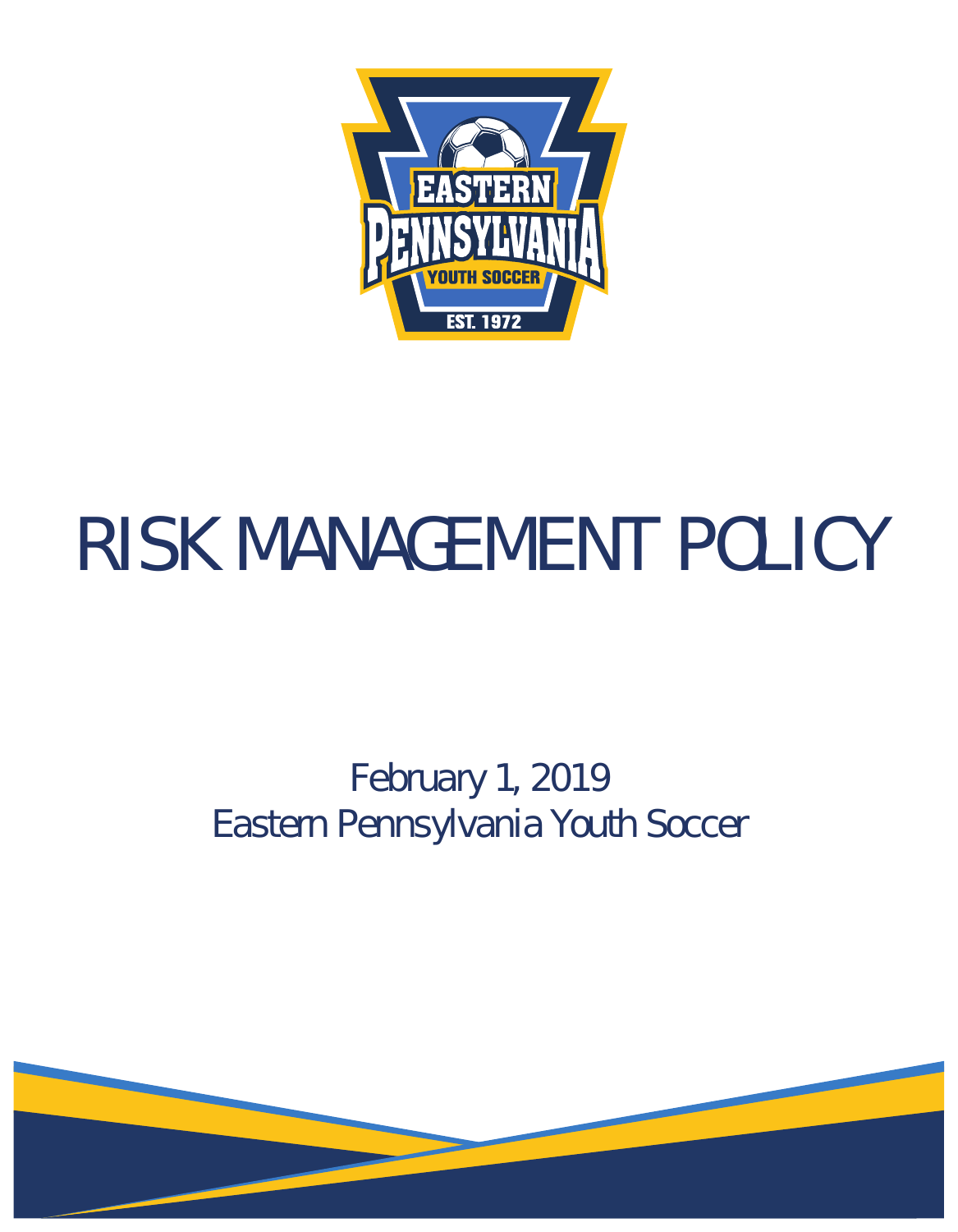Eastern Pennsylvania Youth Soccer Risk Management Policy

#### **1. Overview**

The purpose of the Eastern Pennsylvania Youth Soccer Risk Management policy is to communicate methods of minimizing risk to players, volunteers, employees, clubs and leagues. This policy should not be used in lieu of legal advice for your organization.

As indicated by U.S. Soccer and U.S. Youth Soccer policies: Each State Association is responsible for establishing and monitoring a risk management program within its jurisdiction. At a minimum, the risk management program must include: 1. Use of an employment/volunteer disclosure statement for all volunteers, employees, coaches and program administrators who are involved with any approved or sponsored program affiliated with US Youth Soccer or the state association or member of the state association; 2. Identification of a risk management coordinator and alternative for the organization.

While this policy may require effort for all parties involved, there is no higher priority than the safety of all youth soccer players in our Association.

#### **2. Club Compliance and Responsibility**

2.1 In accordance with Commonwealth of Pennsylvania law, the employer, administrator, supervisor or other person responsible for employment decisions or involved with the selection of volunteers is required to maintain and produce clearance documentation.

a. An employer, administrator, supervisor, or other person responsible for employment decisions or volunteer selection that intentionally fails to require an applicant to submit the required documentation before the applicant's hiring commits a misdemeanor of the third degree.

2.2 Each club is required to appoint a Risk Management Coordinator. This position may not also be held by the club President.

2.3 The Risk Management Coordinator is responsible for communication to all individuals in their organization regarding clearance compliance.

2.4 All board members must comply with Commonwealth of Pennsylvania clearances and upload files to their profile in US Soccer Connect.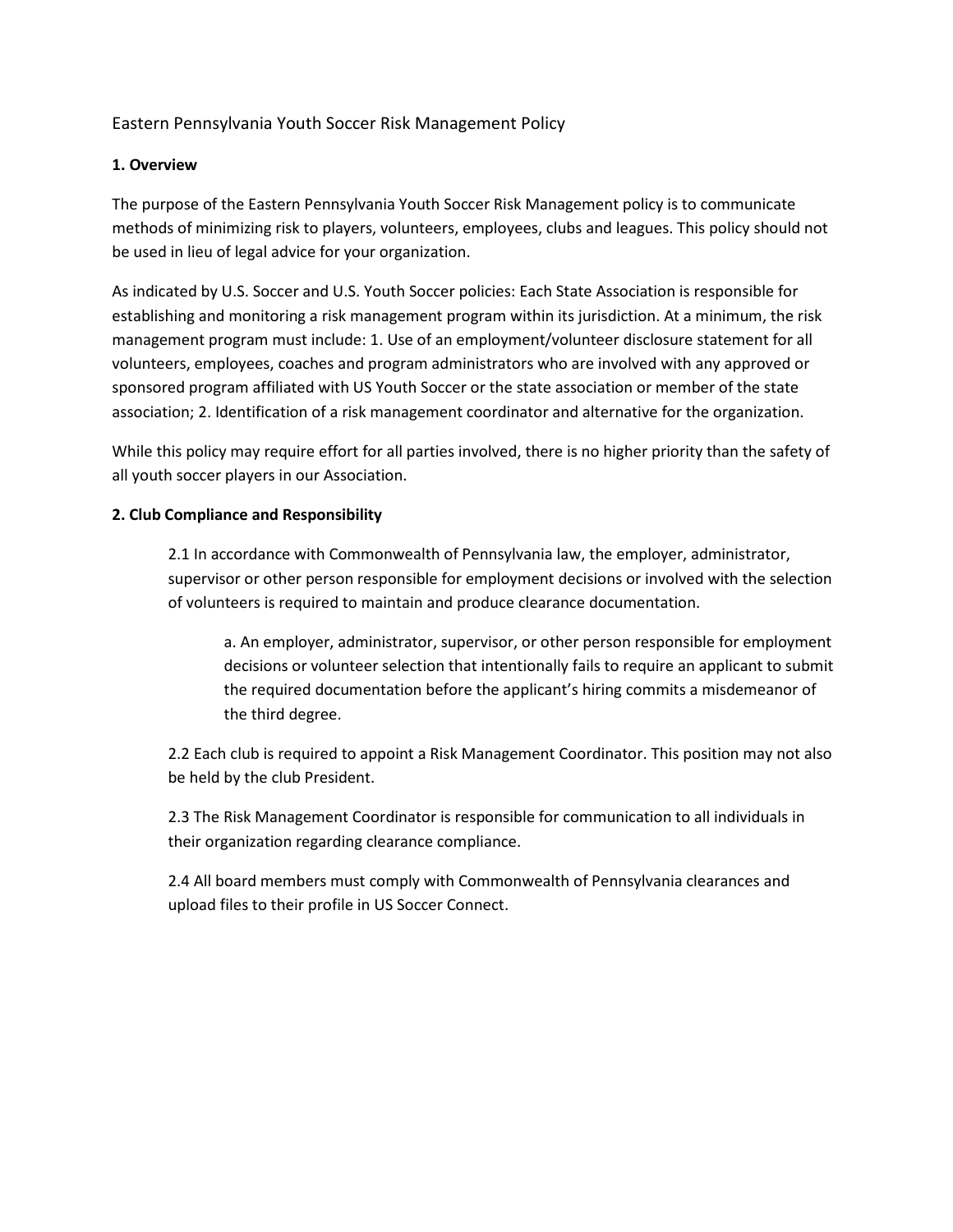#### **3. Background Checks**

3.1 Any individual 14 years of age or older in a paid position or an individual 18 years of age or older in an unpaid position who has regular contact and supervision of minors, must be compliant with Commonwealth of Pennsylvania background checks.

a. Pennsylvania State Police Criminal History

b. Department of Human Services Child Abuse History

c. Federal Bureau of Investigations Fingerprint check:

- For all paid positions, an FBI fingerprint check must be completed.
- For unpaid positions, where Pennsylvania resident of 10 years or more, an Affidavit of Compliance must be completed.
- For unpaid position, where Individual has not been a resident of Pennsylvania for more than 10 years, an FBI fingerprint check must be completed.

d. Eastern Pennsylvania Youth Soccer's website as well as Keepkidssafe.pa.gov provide resources for background check procedures for reference.

3.2 For travel and recreational teams--prior to the start of the seasonal year, all clearances should be uploaded to the individual's profile in US Soccer Connect before an individual can be added to a roster. For intramural programs, all clearances should be maintained by the organization and be available to the state association for review.

3.3 Eastern Pennsylvania Youth Soccer reserves the right to audit any organization for state clearances within the jurisdiction. Fines will be accessed to any organization who fails to follow the risk management policies of the state association.

3.4 Individuals who do not comply with Eastern Pennsylvania Youth Soccer risk management policy will be immediately suspended from all soccer and soccer-related activities.

a. US Youth Soccer Rule 107, Section 1. A disqualification or other disciplinary action for violation of Risk Management policies imposed by a state association against a person participating or seeking membership in a program of USYSA program, a State Association or a program of a member of a State Association shall be recognized by all member State Associations within USYSA.

3.5 Commonwealth of Pennsylvania clearances and FBI background check are valid for 60 months.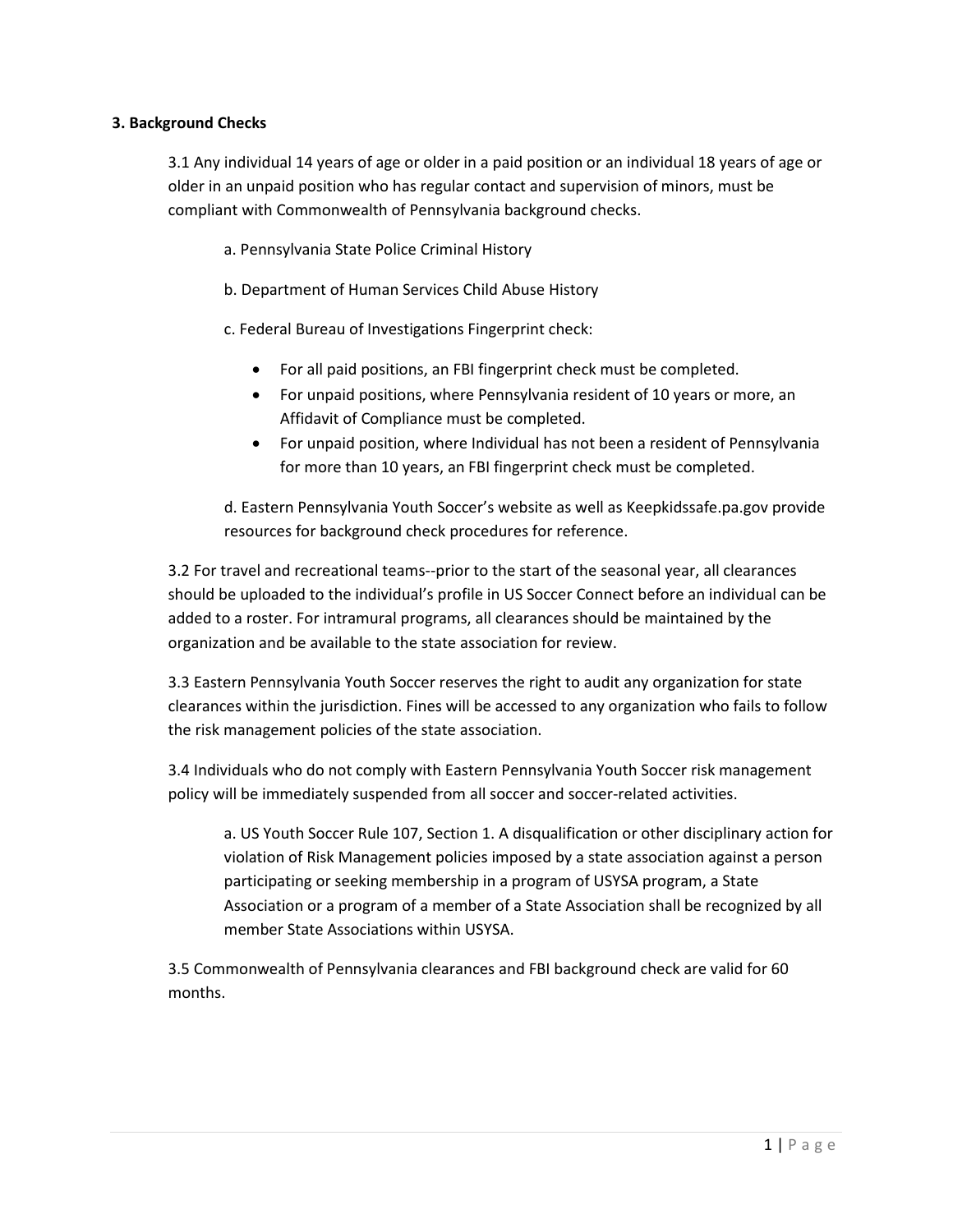#### **4. Grounds for denying employment or participation by a volunteer**

4.1 Applicant has a verified report of child abuse within the past 5 years in the state database.

4.2 Applicant's criminal history indicates a conviction of one or more of the following offenses under Title 18 (relating to crimes and offenses) or equivalent crime under Federal law or the law of another state:

Chapter 25-relating to criminal homicide

Section 2702-relating to aggravated assault

Section 2709.1-relating to stalking

Section 2901-relating to kidnapping

Section 2902-relating to unlawful restraint

Section 3121-relating to rape

Section 3122.1-relating to statutory sexual assault

Section 3123-relating to involuntary deviate sexual intercourse

Section 3124.1-relating to sexual assault

Section 3125-relating to aggravated indecent assault

Section 3126-relating to indecent assault

Section 3127-relating to indecent exposure

Section 4302-relating to incest

Section 4303-relating to concealing the death of a child

Section 4304-relating to endangering welfare of a child

Section 4305-relating to dealing in infant children

Section 5902 (b)-felony offense relating to prostitution and related offenses

Section 5903 (c)(d)-relating to obscene and other sexual materials and performances

Section 6301-relating to the corruption of minors

Section 6312-relating to sexual abuse of children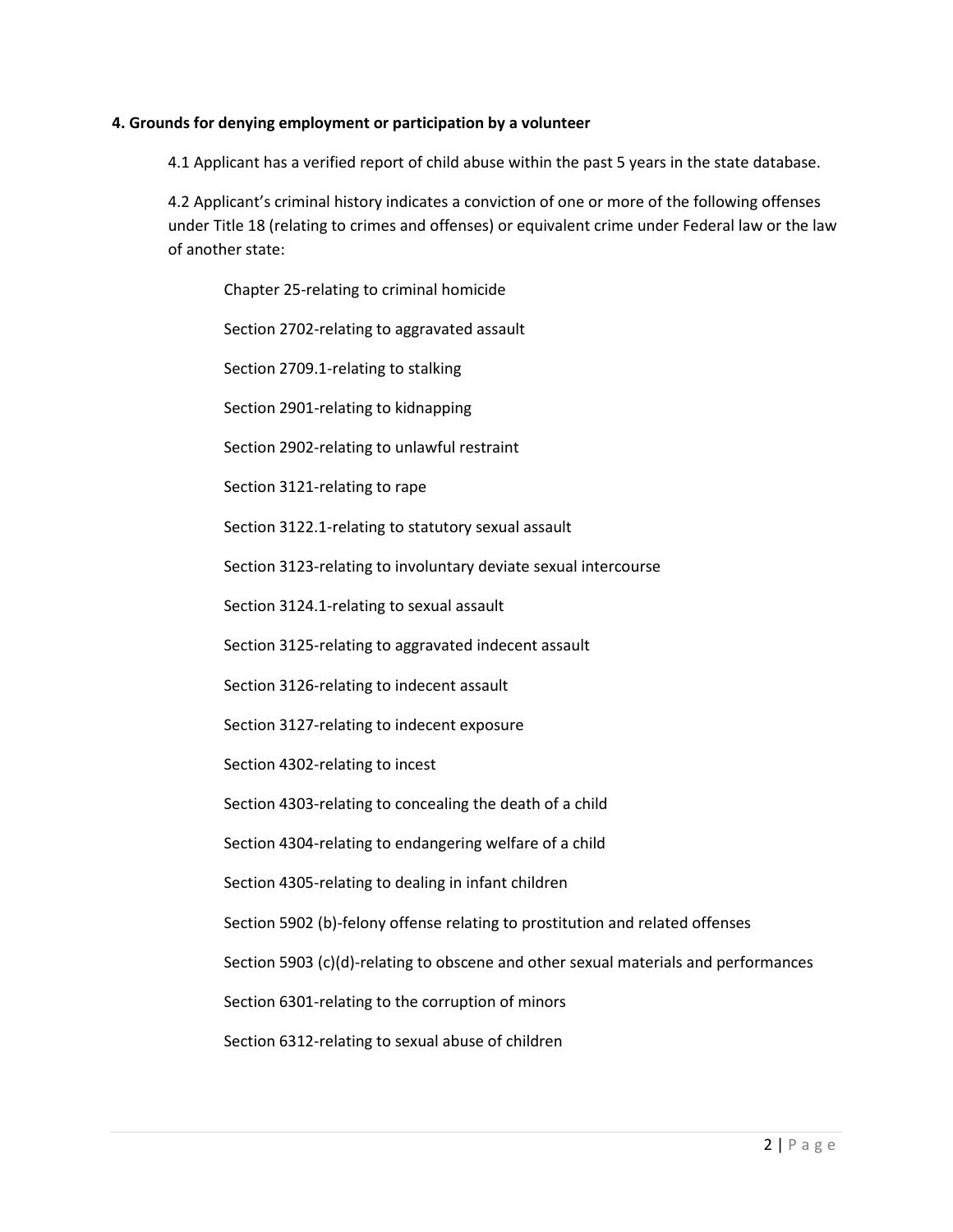4.3 Individual with a felony offense under The Controlled Substance, Drug, Device and Cosmetic Act of 1972 (relating to the manufacturing, sale or possession of controlled substances) within the past 5 years

4.4 The denial or acceptance of an employee or volunteer is at the sole discretion of the hiring organization and can be based on more restrictive criteria. A criminal record that has surpassed 10 years can be reviewed and considered for special exception by the organization.

4.5 US Youth Soccer Rule 107, Section 2. A Risk Management disqualification imposed by a state association upon a prospective member who has been convicted of violence, or a criminal offense against a child shall be recognized by all State Associations upon proper notification to and by USYSA.

#### **5. Concussion Training**

5.1 Eastern Pennsylvania Youth Soccer policy on concussion procedure and protocol mandates annual training to be completed by all coaches, assistant coaches and team managers

5.2 The free CDC training course is integrated with US Soccer Connect. Once a coach is registered and after completing the training, the certificate will be automatically uploaded. Failure to complete the training will result in the individual being ineligible to be added to a roster.

5.3 Any individual or organization that does not comply with Eastern Pennsylvania Youth Soccer's policy on concussion training may be subject to discipline by the Board of Directors and/or a hearing by the Arbitration Board.

5.4 Each club is encouraged to follow US Soccer's Recognize to Recover program to promote safe play and reduce injuries in all soccer players. Parents, players and coaches are encouraged to read the concussion policy on our website to be more informed on the warning signs of concussions and best practices on returning to participation.

### **6. SafeSport Act (Protecting Young Victims from Sexual Abuse and Safe Sport Authorization Act of 2017) and consistent with U.S. Soccer Bylaw 212-3**

The SafeSport Act creates a "standard of care" for all youth sports organizations, including athletic and sports programs offered by local leagues, churches, schools, camps, and non-profits. All aspects of the Act are aimed at the prevention of sexual abuse in youth sports, primarily through prevention training, prevention policies and mandatory reporting.

6.1 Develop and enforce a Prohibited Conduct Policy that details zero tolerance for bullying, hazing, harassment (including sexual harassment), emotional misconduct, and sexual misconduct as defined by the U.S. Center for Safesport's Safesport Code. See Appendix A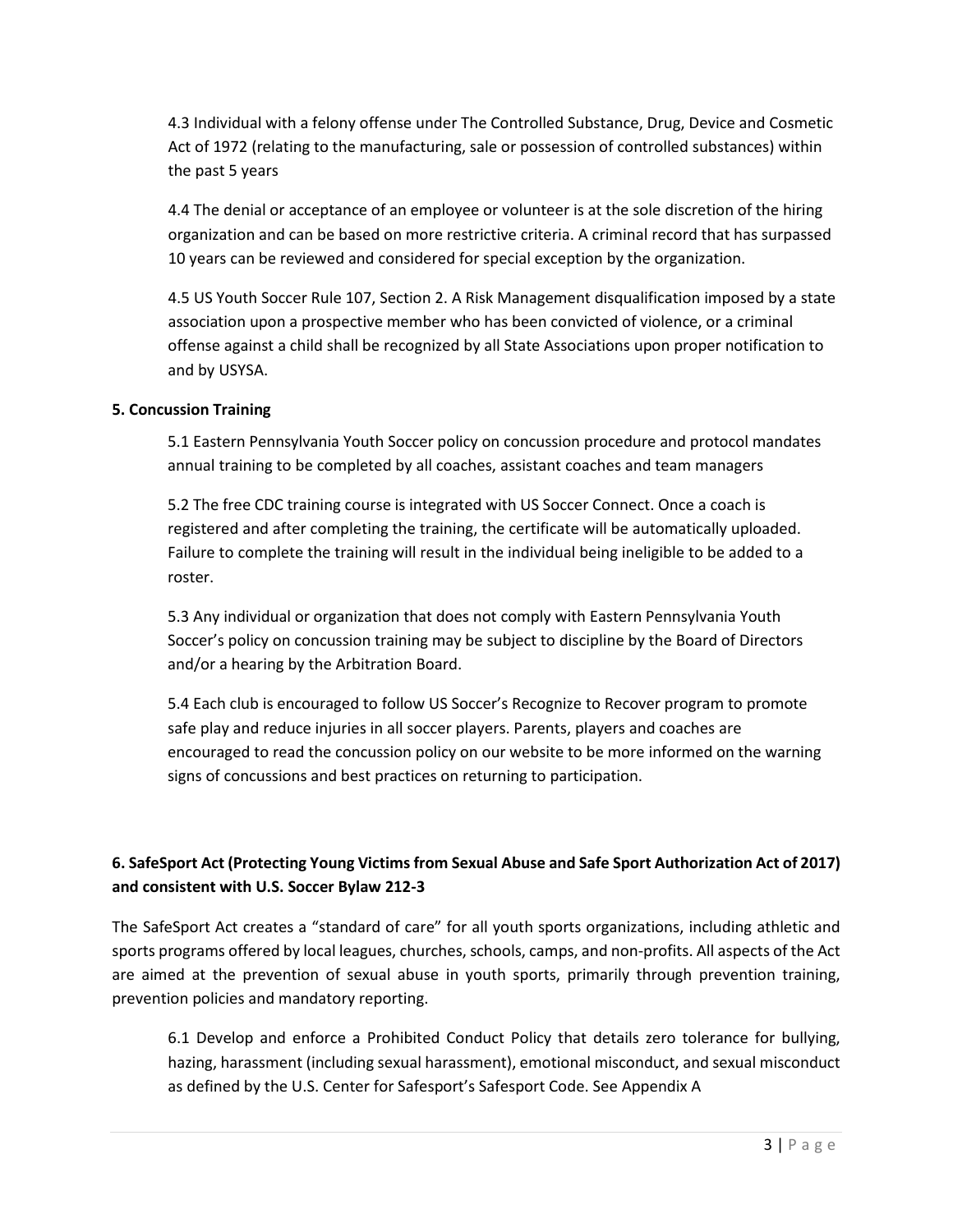6.2 Extended reporting duties of all mandatory reportersin youth sportsto report suspected child abuse, including sexual abuse, within 24 hours to law enforcement. An individual who is required, but fails, to report suspected child sexual abuse is subject to criminal penalties.

a. All organization board members, coaches, team managers, trainers and volunteers working with minors in youth sports are considered mandatory reporters.

- b. Reporting mechanisms
	- 1. Local Law Enforcement
	- 2. Child Protective Services Hotline (1-800-932-0313)
	- 3. US Center for Safe Sport (www.safesport.org/report-a-concern)
	- 4. U.S. Soccer integrity hotline (www.ussoccer.com/integrity-hotline)

6.3 Youth-serving amateur athletic organizations must implement and abide by policies and procedures to prevent emotional, physical, and child abuse of amateur athletes.

a. Policy should include reasonable procedures to limit one-on-one interactions between adults and amateur athlete who is a minor. One-on-one interactions with adults should be observable and interruptible by another adult. See Appendix B

b. Policy should include a zero-tolerance policy for retaliation regarding reports of abuse. See Appendix A

c. Policy for professional and appropriate communication with amateur athletes who are minors via electronic medias should include that any and all communications with minors also have an adult copied. Private communications with minors by adults not related to minor should be prohibited. See Appendix B

6.4 In accordance with U.S. Soccer policy 212-3, all board members, coaches, team managers and trainers must complete SafeSport training annually.

a. SafeSport Training regarding the prevention of abuse, including emotional, physical and sexual abuse of any amateur athlete is available to all Eastern Pennsylvania Youth Soccer members at no cost. [\(www.safesport.org\)](http://www.safesport.org/)

b. The SafeSport training is integrated with US Soccer Connect. The SafeSport Trained certificate will automatically be updated in the individual's profile by completing the training in US Soccer Connect.

c. After the initial training, a refresher course must be completed each year.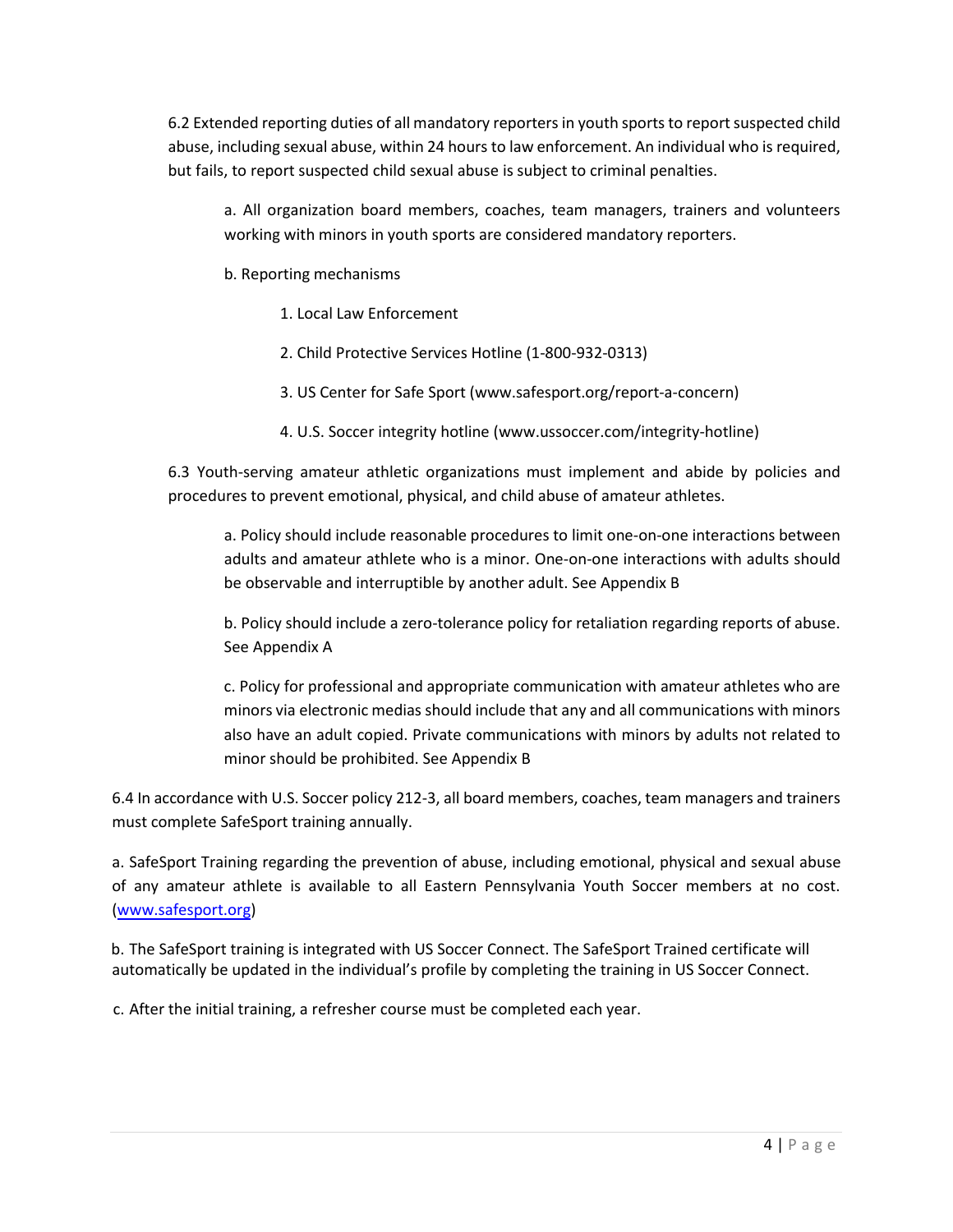#### **Appendix A, Prohibited Conduct Policy**

This Policy is Eastern Pennsylvania Youth Soccer's policy that applies to all Eastern Pennsylvania Youth Soccer's "Covered Personnel" as defined in this document. This policy also covers any subcontractor, supplier, customer or third party and their employees in their dealings with Eastern Pennsylvania Youth Soccer employees, athletes, members and volunteers.

Eastern Pennsylvania Youth Soccer is committed to maintaining a work environment that is free from all forms of discrimination, including harassment, on the basis of any legally protected status. Accordingly, Eastern Pennsylvania Youth Soccer does not permit any form of unlawful harassment, discrimination or intimidation against its employees by anyone, including managers, supervisors, coworkers, executives, directors, officers, other employees, vendors, clients, customers or third parties. Protected status includes race, color, age, religion, marital status, sex, ancestry, national origin, citizenship, veteran's status, pregnancy, disability, sexual orientation, protected activity, or any other characteristic protected by federal, state or local law. The policy also prohibits harassment on the basis of the protected status of an individual's relatives, friends or associates.

Eastern Pennsylvania Youth Soccer is also committed to maintaining a work environment that is free from all forms of sexual abuse, sexual misconduct, emotional misconduct, physical misconduct, bullying and hazing.

Any violation of this Policy by Covered Personnel may subject the Covered Personnel to disciplinary action. Appropriate action also will be taken against any subcontractor, supplier, or customer found in violation of this Policy.

#### **Harassment**

Harassment consists of unwelcome conduct, whether verbal, physical or visual, that is based upon a person's protected status. Eastern Pennsylvania Youth Soccer will not tolerate harassing conduct that affects tangible job benefits, that unreasonably interferes with an individual's work performance, or safety, or that creates an intimidating, hostile, or offensive working environment.

Among the types of conduct prohibited by this policy are epithets, slurs, negative stereotyping or intimidating acts based on an individual's protected status and the circulation or posting of written or graphic materials that show hostility toward an individual because of his or her protected status.

Prohibited conduct can also include jokes, kidding, or teasing about another person's protected status. While harassing conduct is unlawful only if it affects tangible job benefits and/or interferes unreasonably with work performance and creates an abusive or hostile work environment, this Policy forbids harassing conduct even when it does not rise to the level of a violation of law.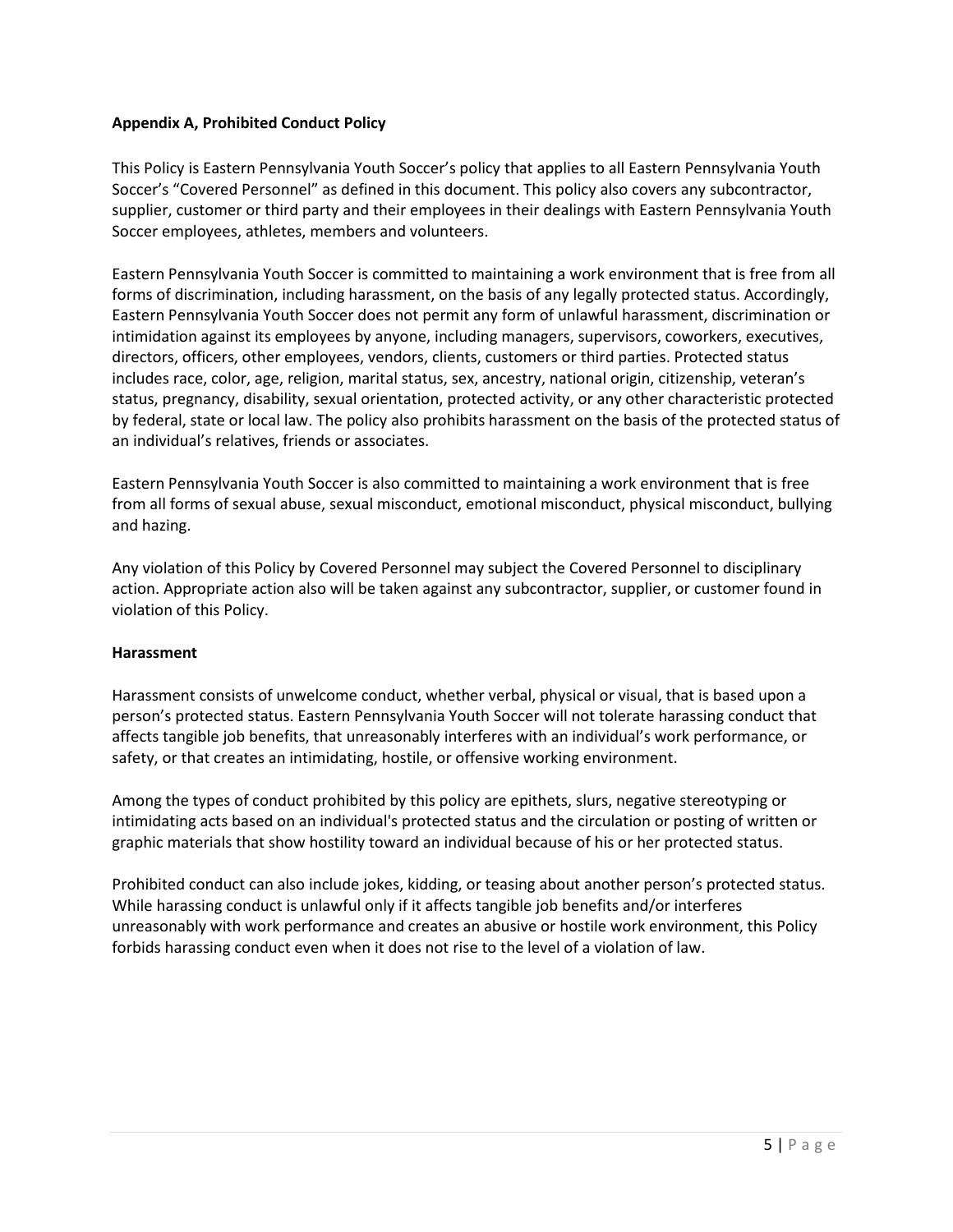#### **Sexual Harassment**

Unwelcome sexual advances, requests for sexual favors, and other verbal, written, or physical conduct of a sexual nature constitute sexual harassment when:

- Submission to such conduct is made either explicitly or implicitly a term or condition of the individual's employment;
- Submission to or rejection of such conduct by an individual is used as the basis for an employment decision affecting that individual; or
- Such conduct has the purpose or effect of unreasonably interfering with an individual's work performance and creating an intimidating, hostile, or offensive working environment.

Sexual harassment may involve individuals of the same or different gender. It may also occur between individuals of any employment status.

Examples of conduct which may constitute sexual harassment and are prohibited by this Policy include, but are not limited to:

- Unnecessary touching, patting, hugging, pinching, or brushing against a person's body;
- Staring, ogling, leering, or whistling at a person;
- Continued or repeated verbal abuse of a sexual nature;
- Sexually explicit statements, sexual flirtations, advances, propositions, subtle pressure for sexual activity, comments, questions, jokes, or anecdotes;
- Graphic or degrading comments about a person's clothing, body or sexual activity;
- Sexually suggestive objects, cartoons, posters, calendars, or pictures in the workplace;
- Suggestive or obscene letters, notes or invitations;
- Harassing use of electronic mail, electronic or instant messaging, or telephone communication systems; or
- Other physical or verbal conduct of a sexual nature.

Eastern Pennsylvania Youth Soccer prohibits administrators, directors, managers and supervisors from threatening or insinuating, either explicitly or implicitly, that a volunteer's or an employee's submission to or rejection of sexual advances will in any way influence any personnel decision regarding that employee's wages, assigned duties, advancement, evaluation, shifts, career development, or any other condition of employment.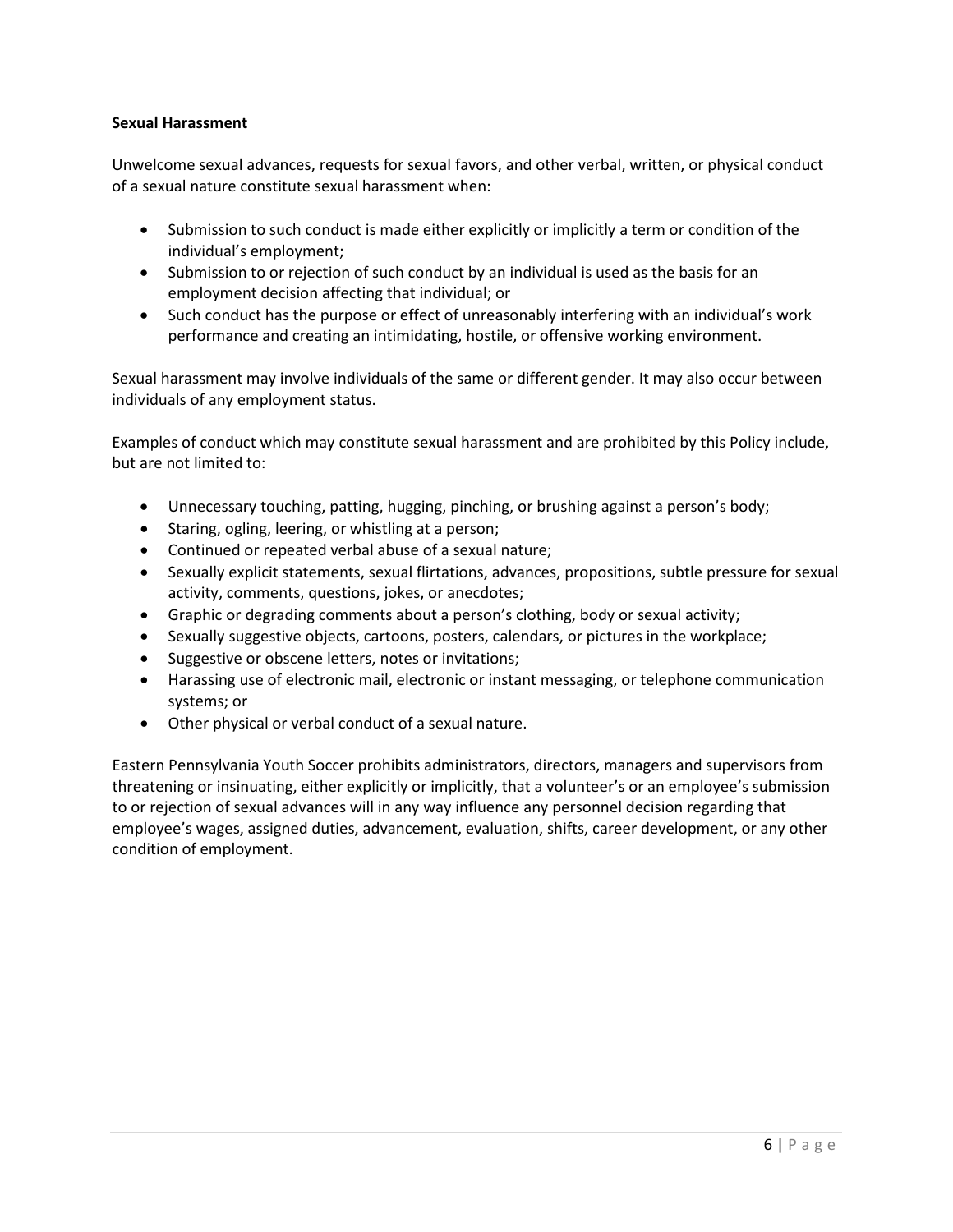#### **Racial, Religious, or National Origin Harassment**

Racial, religious, or national origin harassment deserves special mention as well, and is expressly prohibited by Massachusetts Youth Soccer. Racial, religious, or national origin harassment includes any verbal, written, or physical act in which race, religion, or national

origin is used or implied in a manner which would make a reasonable person uncomfortable in the work environment or which would interfere with the person's ability to perform the job. Examples of race, religious or national origin harassment may include, but are not limited to:

- Jokes, which include reference to race, religion, or national origin;
- The display or use of objects or pictures which adversely reflect on a person's race, religion, or national origin; or
- Use of pejorative or demeaning language regarding a person's race, religion, or national origin.

#### **Child Sexual Abuse**

Any sexual activity with a child is prohibited. This includes sexual contact with a child that is accomplished by deception, manipulation, force or threat of force, regardless of the age of the participants, and all sexual interactions between an adult and a child, regardless of whether there is deception, or the child understands the sexual nature of the activity.

#### **Sexual Misconduct**

Any sexual interaction between an athlete and an individual with evaluative, direct or indirect authority is prohibited. Such relationships involve an imbalance of power and are likely to impair judgment or be exploitative. This section does not apply to a pre-existing relationship between two spouses or life partners.

#### **Emotional Misconduct**

Emotional misconduct in all forms is prohibited. Emotional misconduct is a pattern of deliberate, noncontact behavior that has the potential to cause emotional or psychological harm to another person. Non-contact behaviors include verbal acts, physical acts, or acts that deny attention or support; or any act or conduct described as emotional abuse or misconduct under federal or state law (e.g. child abuse, child neglect). Emotional misconduct does not include professionally-accepted coaching methods of skill enhancement, physical conditioning, team building, appropriate discipline or improving athletic performance.

#### **Bullying**

Intentional, persistent and repeated pattern of committing or willfully tolerating physical and nonphysical behaviors that are intended, or have the reasonable potential, to cause fear, humiliation or physical harm in an attempt to socially exclude, diminish or isolate the targeted athlete(s), as a condition of membership are prohibited. Bullying does not include group or team behaviors that (a) are meant to establish normative team behaviors, or (b) promote team cohesion.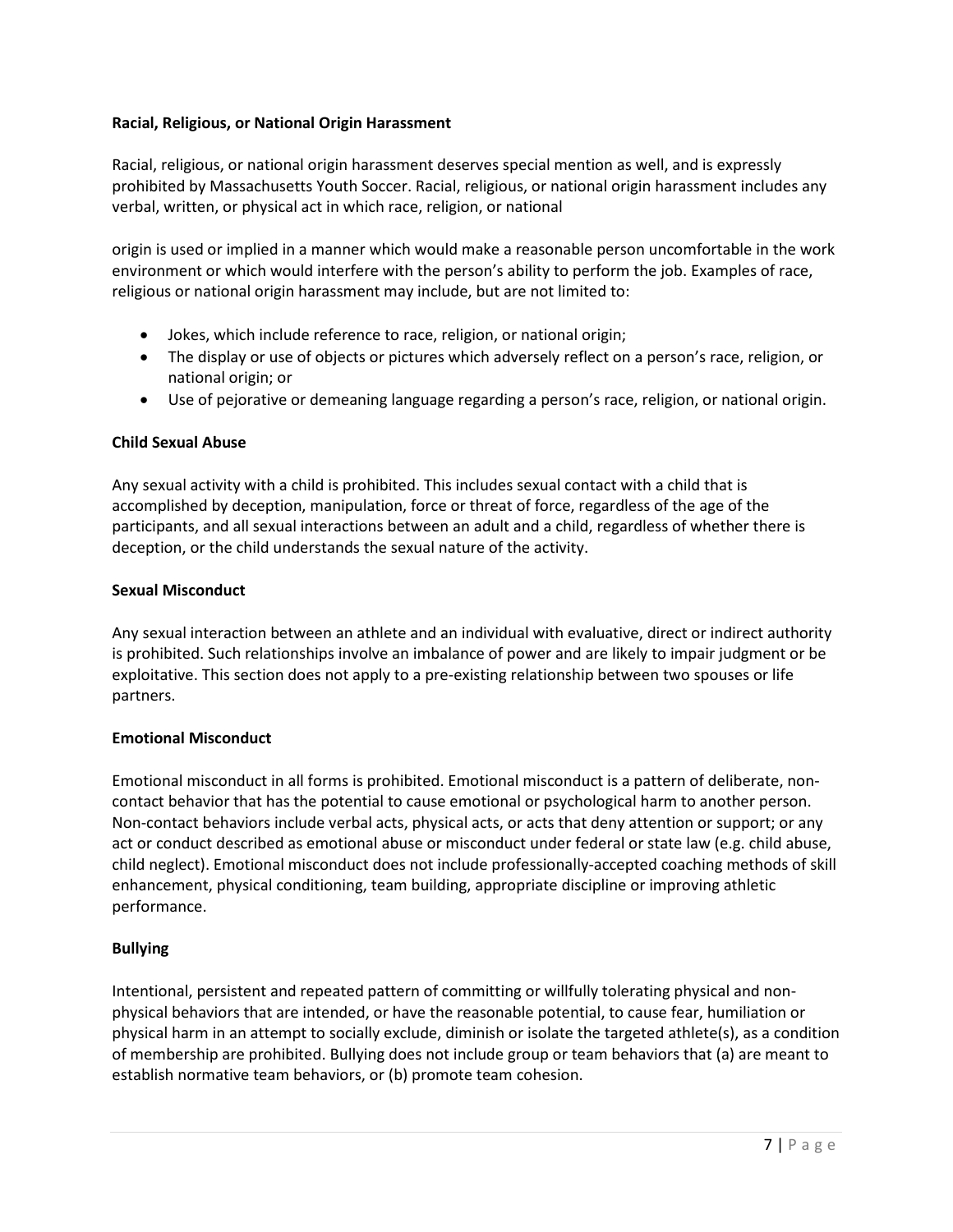#### **Physical Misconduct**

Physical misconduct in all forms is prohibited. Physical misconduct is defined as contact or non-contact conduct that results in, or reasonably threatens to, cause physical harm to another person; or any act or conduct described as physical abuse or misconduct under federal or state law (e.g. child abuse, child neglect, assault). Physical misconduct does not include professionally-accepted coaching methods of skill enhancement, physical conditioning, team building, appropriate discipline or improving athletic performance. For example, hitting and punching are well-regulated forms of contact in combat sports, but have no place in soccer.

#### **Hazing**

Coercing, requiring, forcing or willfully tolerating any humiliating, unwelcome or dangerous activity that serves as a condition for (a) joining a group or (b) being socially accepted by a group's members are prohibited. Hazing does not include group or team activities that (a) are meant to establish normative team behaviors or (b) promote team cohesion.

#### **Procedures for Complaints, Investigations and Corrective Action**

All Covered Personnel are responsible to help ensure that we avoid misconduct. Eastern Pennsylvania Youth Soccer cannot act to eliminate misconduct unless it has notice of the conduct. Covered Personnel are thus charged with reporting any concerns regarding compliance in the manner provided in this document and appendixes. For the avoidance of doubt, in some instances, Covered Personnel will be required to report to law enforcement and/or the U.S. Center for SafeSport.

Furthermore, Eastern Pennsylvania Youth Soccer employees are responsible to help assure that the work environment, on or off-premises, is free from harassment. All employees have an obligation to promptly report any and all allegedly harassing conduct they are the subject of, that they learn of, or that they witness. Our Policy provides for immediate notice of problems to the persons designated in this Policy so that we may address and resolve any problems as quickly as possible.

An employee must report the harassing conduct to either:

- The person to whom you report (supervisor or manager);
- Department Head;
- The Human Resources Department;
- The Legal Department;
- The Chief Executive Officer; or
- The Integrity Hotline

If the employee feels uncomfortable going to his or her supervisor with the complaint, he/she must report the matter to any other member of management as designated above.

This Policy does not require reporting the misconduct to any individual who is creating the harassment or discrimination.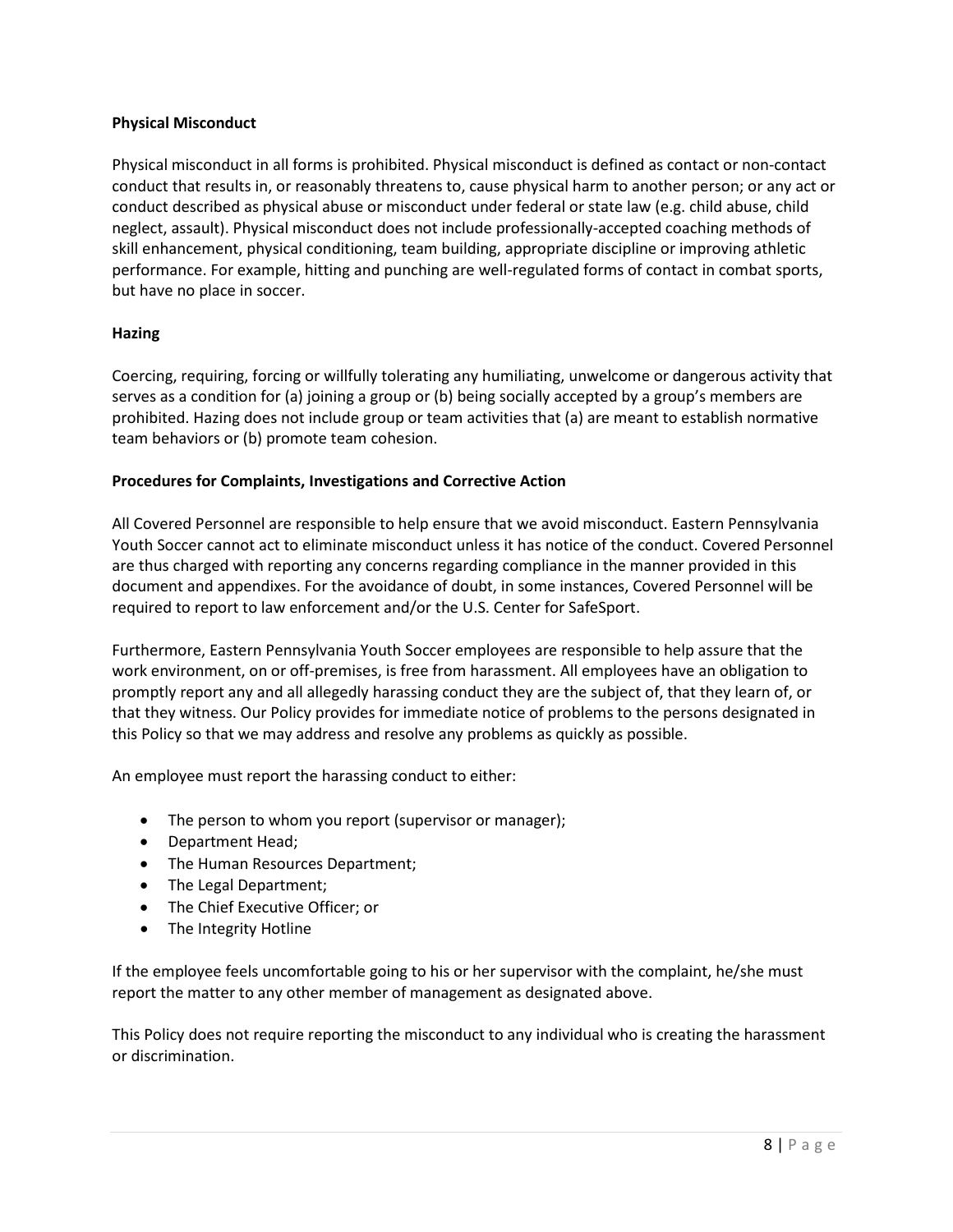All Covered Personnel have an obligation to cooperate in any investigation of a complaint of misconduct, including providing any and all information concerning the complaint. Failure to do so may be a violation of this Policy.

Eastern Pennsylvania Youth Soccer's Prohibited Conduct Policy offers its employees greater protection from harassment than does the law. Consequently, Covered Personnel who are found to have violated Eastern Pennsylvania Youth Soccer's Prohibited Conduct Policy shall be subject to corrective action, discipline or termination, even in cases where applicable laws may not have been violated and without regard to whether the conduct constitutes a violation of the law.

An employee wishing to file a complaint outside the Federation may also contact either the Equal Employment Opportunity Commission or the fair employment agency in his or her state.

#### **Appendix B**

#### One-on-one Interactions

#### **a. Application**

This policy shall apply to:

- 1. Adults at a facility under the jurisdiction of a Covered Organization
- 2. Adult members who have regular contact with amateur athletes who are minors
- 3. An adult authorized by a Covered Organization to have regular contact with or authority over an amateur athlete who is a minor
- 4. Staff and board members of a Covered Organization (collectively, Adults).

#### **b. Observable and interruptible**

One-on-one interactions between minors and an Adult (who is not the minor's legal guardian) at our facility are permitted, if they occur at an observable and interruptible distance by another adult. Isolated, one-on-one interactions between minors and an Adult (who is not the minor's legal guardian) at our facility are prohibited, except under emergency circumstances.

#### **c. Meetings**

- Meetings between Adults and minors at our facilities may only occur if another adult is present, except under emergency circumstances.
- Such meetings must occur where interactions can be easily observed and at an interruptible distance from another adult.
- If a one-on-one meeting takes place in an office, the door to the office must remain unlocked and open. If available, it will occur in an office that (if available) has windows, with the windows, blinds, and/or curtains remaining open during the meeting.

#### **d. Meetings with mental health care professionals**

If a mental health care professional meets with minors at our facilities, a closed-door meeting may be permitted to protect patient privacy – provided that (1) the door remains unlocked, (2) another adult is present at the facility, (3) the other adult is advised that a closed-door meeting is occurring, and (4) written legal guardian consent is obtained by the mental health care professional, with a copy provided to our organization.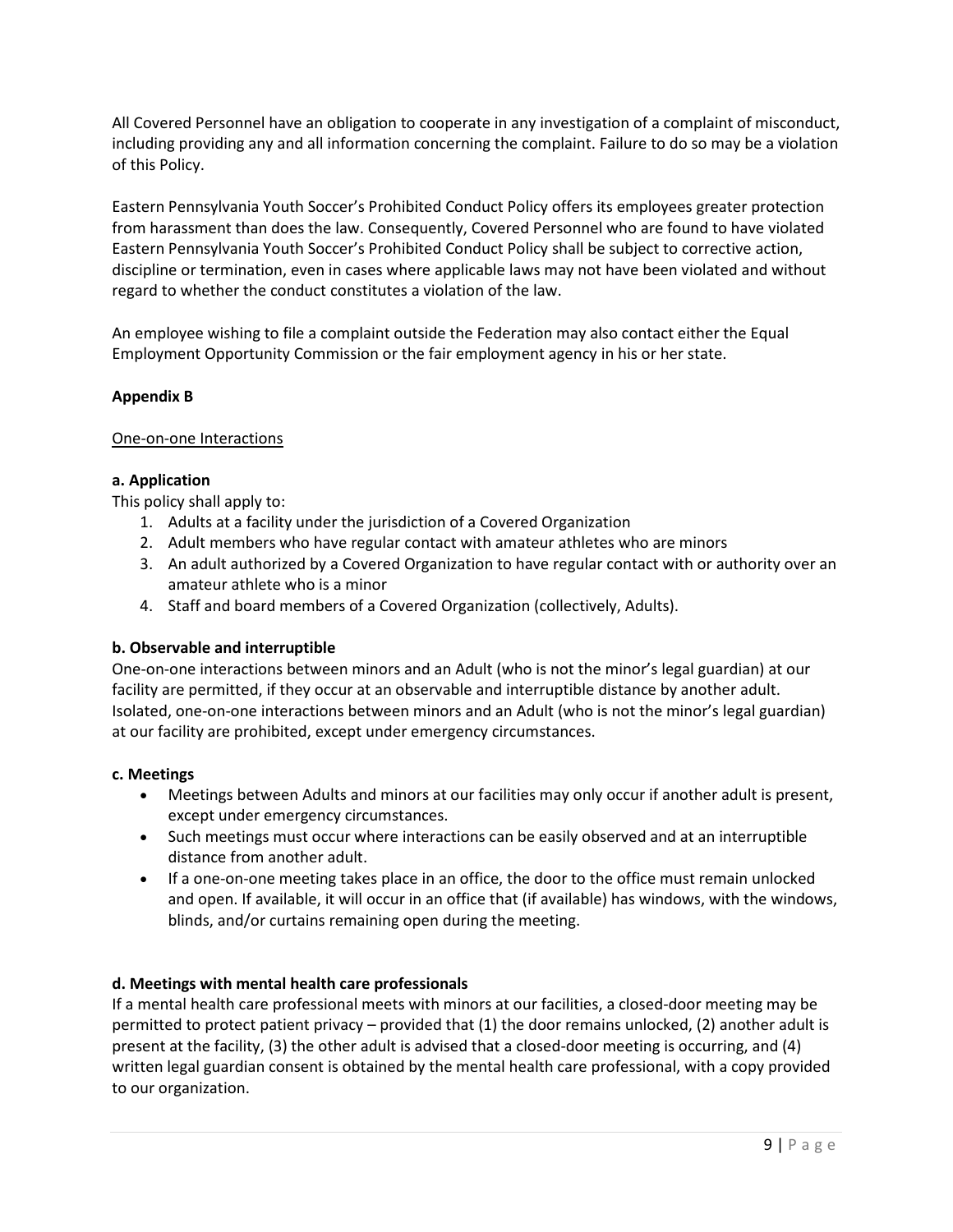#### **e. Individual training sessions**

Individual training sessions between Adults and minors are permitted at our facility if the training session is observable and interruptible by another adult. The Adult must obtain the written permission of the minor's legal guardian in advance of the individual training session. Parents, guardians, and other caretakers must be allowed to observe the training session. Permission for individual training sessions must be obtained at least every six months.

#### **Recommended Components**

#### **f. Monitoring**

When one-on-one interactions between Adults and minors occur at our facility, adults will monitor these interactions. Monitoring includes: knowing that the one-on-one interaction is occurring, the approximate planned duration of the interaction, and randomly dropping in on the one-on-one.

#### **g. Out-of-program contacts**

Adults are prohibited from interacting one-on-one with unrelated minor athletes in settings outside of the program (including, but not limited to, one's home, restaurants, and individual transportation), unless parent/legal guardian consent is provided for each out-of-program contact. Such arrangements are nonetheless strongly discouraged.

#### Massages and Rubdowns

Covered Organizations (Eastern Pennsylvania Youth Soccer Association and all member organizations) must comply with a through c.

#### **a. Application**

This policy shall apply to:

1) Adults at a facility under the jurisdiction of a Covered Organization

2) Adult members who have regular contact with amateur athletes who are minors

3) An adult authorized by a Covered Organization to have regular contact with or authority over an amateur athlete who is a minor

4) Staff and board members of a Covered Organization

(collectively, Adults).

#### **b. Licensed, certified professional**

• Any massage or rubdown performed by an Adult on a minor athlete at any facility or a training or competition venue is prohibited unless such Adult is a licensed massage therapist.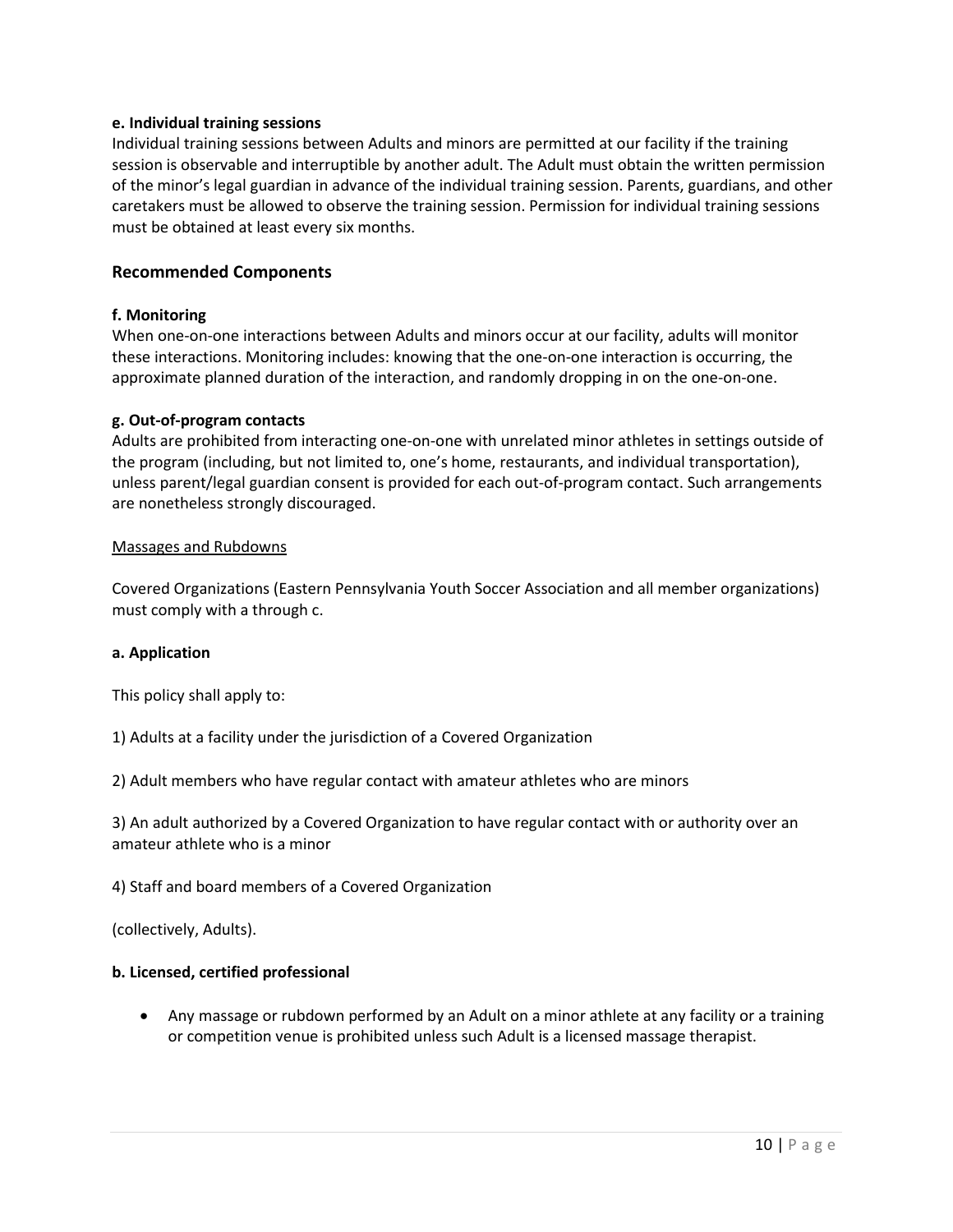- Any massage or rubdown performed at any facility or a training or competition venue by a licensed professional must be conducted in open and interruptible locations. Any massage of a minor athlete must be done with at least one other adult present and must never be done with only the minor athlete and licensed massage therapist in the room.
- Even if a coach is a licensed massage therapist, the coach shall not perform a rubdown or massage of an athlete under any circumstances.

#### **c. Written consent**

Written consent by a legal guardian shall be provided before providing each massage or rubdown on a minor athlete. Parents must be permitted to be in the room as an observer.

#### Locker Rooms, Rest Rooms and Changing Areas

Covered Organizations (Eastern Pennsylvania Youth Soccer Association and all member organizations) must comply with a through i.

#### **a. Application**

This policy shall apply to:

1) Adults at a facility under the jurisdiction of a Covered Organization

2) Adult members who have regular contact with amateur athletes who are minors

3) An adult authorized by a Covered Organization to have regular contact with or authority over an amateur athlete who is a minor

4) Staff and board members of a Covered Organization (collectively, Adults).

#### **b. Use of recording devices**

Use of any device's (including a cell phone's) recording capabilities, including voice recording, still cameras, and video cameras in locker rooms, rest rooms, changing areas, or similar spaces at any facility is prohibited. Exceptions may be made for media and championship celebrations, provided that such exceptions are approved by the Covered Organization and two or more adults are present.

#### **c. Undress**

Under no circumstances shall an unrelated Adult at any facility be undressed (disrobed or partial or full nudity where private body parts are exposed) in front of minor athletes.

#### **d. Isolated one-on-one interactions**

• At no time are unrelated Adults permitted to be alone with a minor in a locker room, rest room, or changing area when at any facility, except under emergency circumstances.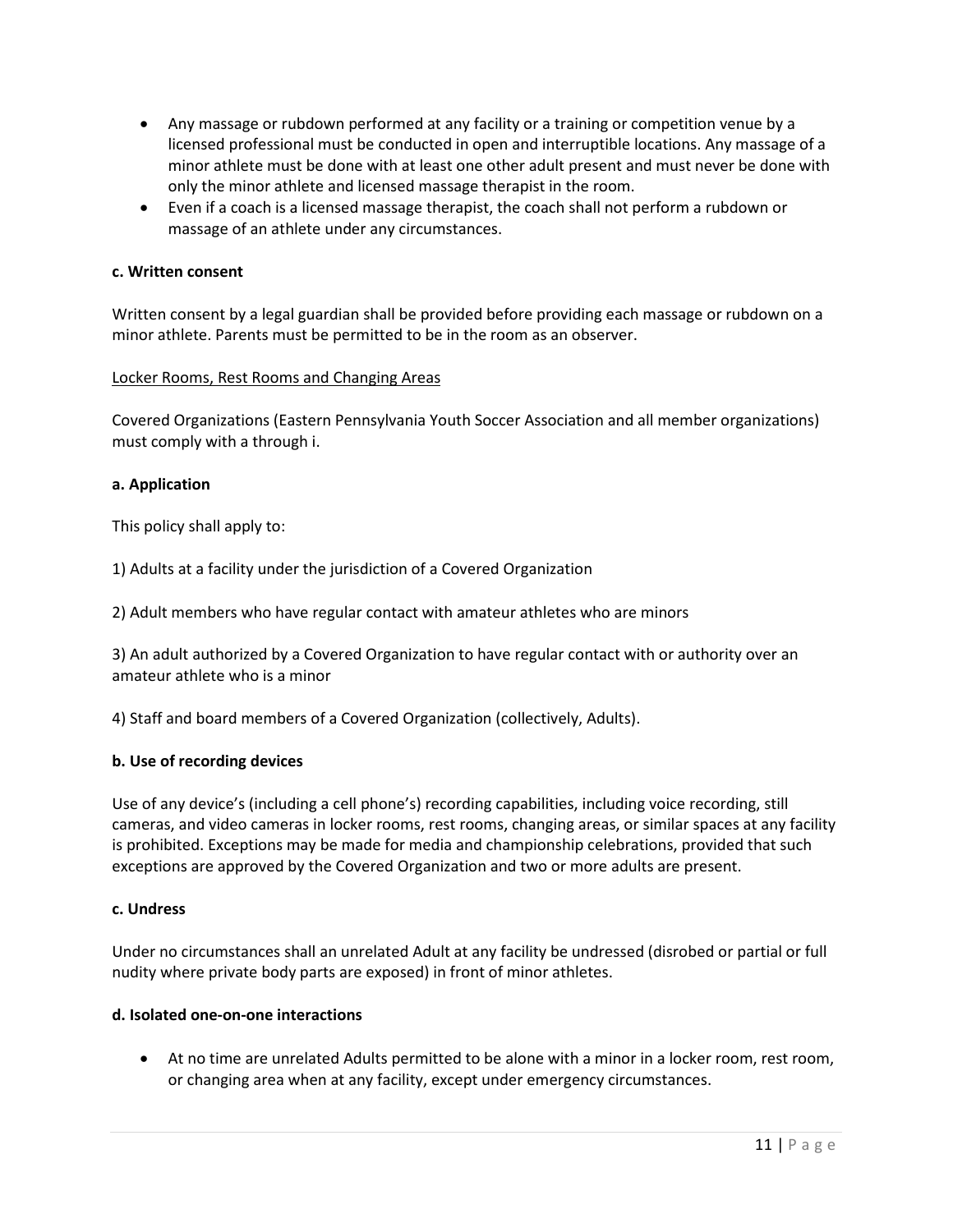• If our organization is using a facility that has access to a single set of such facilities, we will designate times for use by Adults, if any.

#### **e. Monitoring**

Our organization regularly and randomly monitors the use of locker rooms, rest rooms, and changing areas at facilities under our jurisdiction to ensure compliance with these policies.

#### **f. Non-exclusive facility**

If our organization uses a facility not under its jurisdiction (for, e.g., training or competition or similar events) and the facility is used by multiple constituents, Adults in categories 2 through 4 are nonetheless required to adhere to the rules set forth here.

g. To minimize the risk of bullying and hazing, our organization uses locker room monitors to ensure that minors are not left unattended in locker rooms, rest rooms, and changing areas.

h. Adults make every effort to recognize when an athlete goes to the locker room or changing area during practice and competition and, if they do not return in a timely fashion, we will check on the athlete's whereabouts.

i. We discourage parents from entering locker rooms and changing areas unless it is truly necessary. In those instances, it should only be a same-sex parent. If this is necessary, parents should let a coach or administrator know about this in advance.

#### Social Media & Electronic Communications

Covered Organizations (Eastern Pennsylvania Youth Soccer Association and all member organizations) must comply with a through g.

#### **a. Application**

This policy shall apply to:

1) Adult members who have regular contact with amateur athletes who are minors

2) An adult authorized by a Covered Organization to have regular contact with or authority over an amateur athlete who is a minor

3) Staff and board members at a Covered Organization (collectively, Participating Adults).

#### **b. Content**

All electronic communication originating from Participating Adults to amateur athletes who are minors must be professional in nature.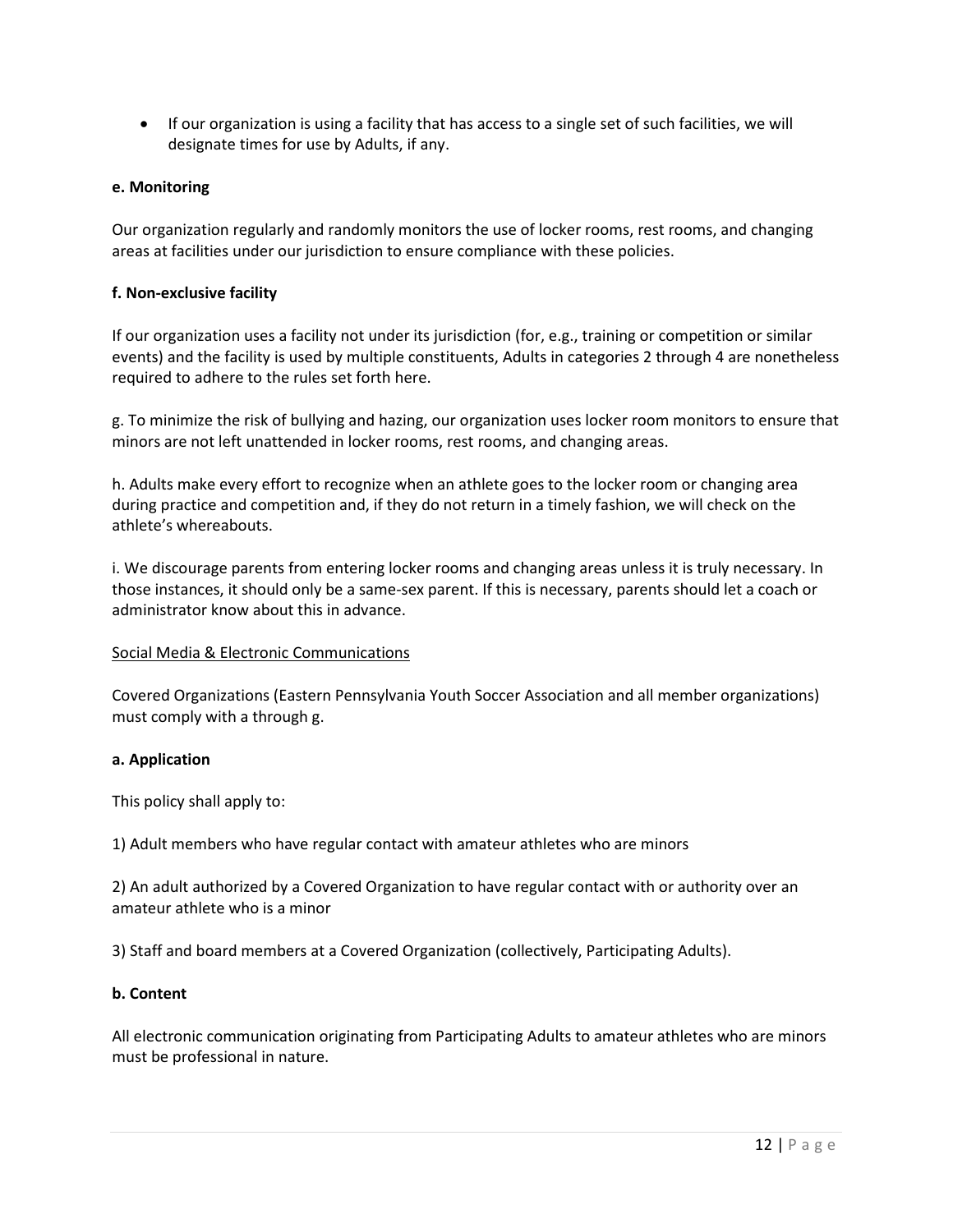#### **c. Open and transparent**

- If a Participating Adult needs to communicate directly with an amateur athlete who is a minor via electronic communications, another Participating Adult or the minor's legal guardian will be copied.
- If a minor athlete communicates to the Participating Adult privately first, the Participating Adult should respond to the minor athlete with a copy to another Participating Adult or the minor's legal guardian.
- A Participating Adult communicating electronically to the entire team will copy another Participating Adult.
- Amateur athletes who are minors may "friend" the organization's official page.

#### **d. Prohibited electronic communications**

- Participating Adults are not permitted to communicate privately via electronic communications with amateur athletes who are minors, except under emergency circumstances.
- Participating Adults are not permitted to "private message," "instant message," "direct message", or send photos via Snapchat or Instagram to a minor athlete privately.
- Participating Adults are not permitted to maintain social media connections with minors; such adults are not permitted to accept new personal page requests on social media platforms from amateur athletes who are minors and existing social media connections with amateur athletes who are minors shall be discontinued

#### **e. Requests to discontinue**

Legal guardians may request in writing that their child not be contacted through any form of electronic communication by the organization or by the organization's

Participating Adults. The organization will abide by any such request that their child not be contacted via electronic communication, absent emergency circumstances.

#### **Recommended components**

#### f. Hours

Electronic communications will only be sent between the hours of 8:00 a.m. and 8:00 p.m.

#### g. Monitoring

- The organization monitors its social media pages and removes any posts that violate the organization's policies and practices for appropriate behavior.
- The organization will inform the legal guardian of a minor athlete of any prohibited posts, as well as the organization's administrator.